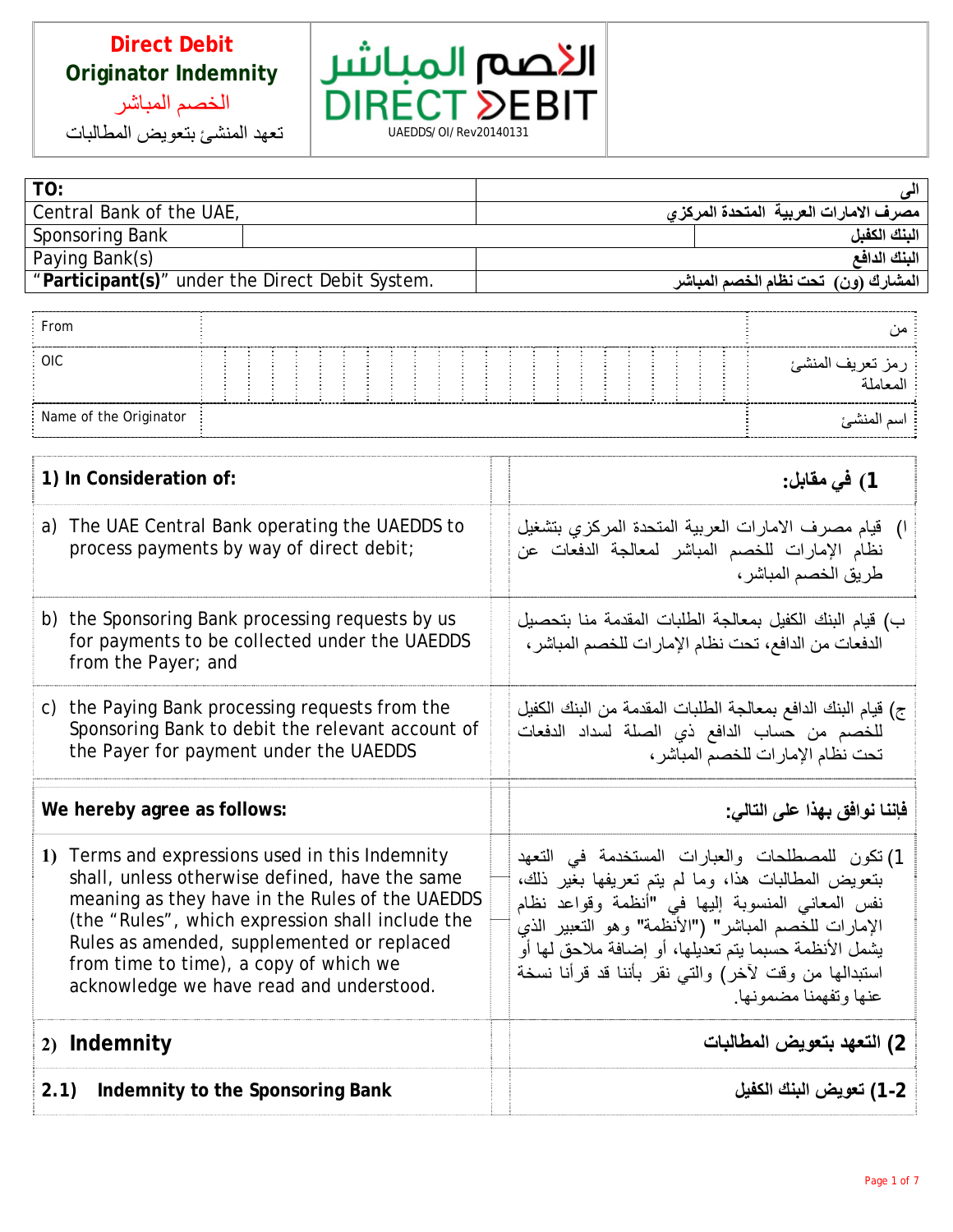



F T

|      | a) We hereby indemnify you, and shall keep you<br>fully indemnified, on your first demand[(s)]<br>against all actions, claims, damages, losses,<br>costs and expenses (including legal fees and<br>expenses on a full indemnity basis) ("Costs"),<br>which you may suffer or incur (whether<br>directly or indirectly) with reference to or as<br>a consequence of our participation in the<br>UAEDDS. | ١) نتعهد بهذا بتعويضكم، عند أول مطالبة (مطالبات)<br>تقدمونها، وإبقاءكم مغطين بموجب هذا التعهد تغطية<br>كاملة، ضد كافة الدعاوى، والمطالبات، والأضرار،<br>والخسائر ،والتكاليف، والنفقات (بما في ذلك الرسوم<br>القانونية والنفقــات، على أســاس النـعويض الكامـل) ("<br>التكاليف ")، التي قد تتعرضوا لها أو تتكبدونها (سواء<br>بطريقة مباشرة أو غير مباشرة) التـي تكون ذات صلة أو<br>ناجمة عن مشاركتنا في نظام الامارات للخصم المباشر |
|------|--------------------------------------------------------------------------------------------------------------------------------------------------------------------------------------------------------------------------------------------------------------------------------------------------------------------------------------------------------------------------------------------------------|------------------------------------------------------------------------------------------------------------------------------------------------------------------------------------------------------------------------------------------------------------------------------------------------------------------------------------------------------------------------------------------------------------------------------------|
|      | b) We agree that you may debit any account we<br>maintain with you for the amount of claim<br>made by you under this Indemnity without<br>adjustment by way of set-off or by reference<br>to any counter-claim we may have against<br>you or the Paying Bank or any claim we may<br>have against any other person.                                                                                     | ب) نوافق على أن بإمكانكم الخصم من أي حساب نحتفظ به<br>لديكم، لتحصيل مبلغ المطالبة التي قدمتموها تحت هذا<br>النعهد، بدون أي تسوية يتم إجراءها على سبيل المقاصة،<br>أو على صلَّة بأي مطالبة مقابلة نكون قد رفعناها ضدكم،<br>أو ضد البنك الدافع، أو أي مطالبة قد تكون لدينا ضد أي<br>شخص أخر                                                                                                                                          |
|      | c) We agree that our rights and obligations<br>hereunder may also be subject to or<br>supplemented by terms and conditions<br>governing our banking relationship with you.                                                                                                                                                                                                                             | ج) نوافق على أن حقوقنا والنزاماتنا بموجب هذا الضمان قد<br>تخضع أيضا، أو تلحق بها، الشروط والأحكام التي تحكم<br>علاقتنا المصرفية معكم                                                                                                                                                                                                                                                                                               |
| 2.2) |                                                                                                                                                                                                                                                                                                                                                                                                        |                                                                                                                                                                                                                                                                                                                                                                                                                                    |
|      | Indemnity to the Paying Bank                                                                                                                                                                                                                                                                                                                                                                           | 2-2) تعهد بتعويض البنك الدافع                                                                                                                                                                                                                                                                                                                                                                                                      |
|      | a) We hereby indemnify you, and shall keep you<br>fully indemnified, on your first demand [(s)]<br>against all Costs which you may suffer or<br>incur (whether directly or indirectly) with<br>reference to or as a consequence of our<br>participation as Originator in the UAEDDS.                                                                                                                   | نتعهد بهذا بتعويضكم، عند أول مطالبة (مطالبات)<br>$\mathcal{O}$<br>تقدمونها، وإبقاءكم مغطين بموجب هذا الضمان التعهد<br>تغطية كاملة، ضد كافة التكاليف التبي قد تتكبدوها (سواء<br>بطريقة مباشرة أو غير مباشرة) والتـي نكون ذات صلة أو<br>ناجمة عن مشاركتنا في نظام الامارات  للخصم المباشر<br>بصفة منشئ.                                                                                                                              |
| 2.3) | <b>Further terms</b>                                                                                                                                                                                                                                                                                                                                                                                   | 2-3) شروط ا <b>خ</b> رى                                                                                                                                                                                                                                                                                                                                                                                                            |
|      | We agree further as follows with the Central Bank<br>of the UAE, Sponsor Bank and the Paying Bank:                                                                                                                                                                                                                                                                                                     | ونتفق أيضا مع مصرف الامارات العربية المتحدة  المركزي<br>والبنك الكفيل، والبنك الدافع، على التالمي:                                                                                                                                                                                                                                                                                                                                 |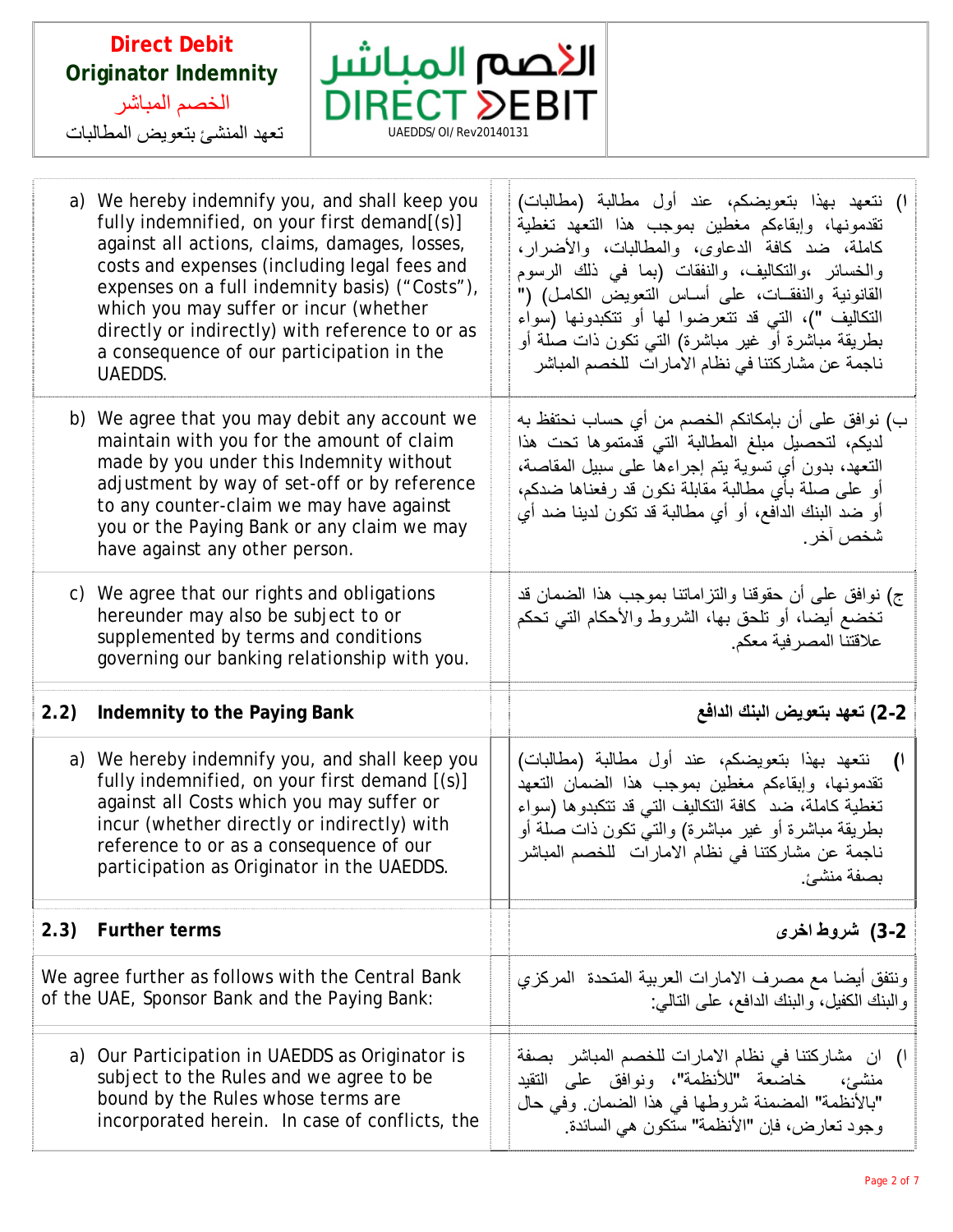



|  | Rules shall prevail.                                                                                                                                                                                                                                                                            |                                                                                                                                                                                                                                                                                                  |
|--|-------------------------------------------------------------------------------------------------------------------------------------------------------------------------------------------------------------------------------------------------------------------------------------------------|--------------------------------------------------------------------------------------------------------------------------------------------------------------------------------------------------------------------------------------------------------------------------------------------------|
|  | b) Without prejudice to Clause $2.1(b)$ , claims<br>under the Indemnity must be paid forthwith<br>on the relevant Participant's first<br>demand[(s)].                                                                                                                                           | ب) مع عدم الإخلال بالبند 2.1 (ب)، يجب دفع المطالبات،<br>المقدمة نحت هذا النعهد فورا عند أول مطالبة (مطالبات)<br>للمشارك ذي الصلة.                                                                                                                                                                |
|  | c) Calculation of claims by the relevant<br>Participant shall be conclusive without the<br>requirement for proof or our acceptance of<br>the validity of the claim.                                                                                                                             | ج) يكون احتساب المطالبات بواسطة المشارك ذي الصلة<br>نـهائيا وقاطـعا، بدون حاجة لتقديم إثبات، أو موافقة من<br>جانبنا على صحة المطالبة.                                                                                                                                                            |
|  | d) Claims made under this Indemnity shall be<br>paid without adjustment by way of set-off or<br>by reference to any counter-claim we may<br>have against a Participant or any claim we<br>may have against any other person.                                                                    | د) يتم دفع المطالبات تحت هذا التعهد بدون تسوية يتم<br>إجراءها على سبيل المقاصة، أو على صلة بأي مطالبة<br>مقابلة قد نكون لدينا ضد مشارك أو أي مطالبة قد نكون<br>لدينا ضد أي شخص الآخر .                                                                                                           |
|  | e) Counter-claims may only be made in<br>accordance with the Rules within the<br>relevant Mandated Turnaround Times and<br>using the relevant forms.                                                                                                                                            | هـ) لا يتم رفع المطالبات المقابلة إلا بموجب "الأنظمة"،<br>وضمن "الفترة الزمنية الإلزامية للإنجاز" وباستخدام<br>النماذج ذات الصلة                                                                                                                                                                 |
|  | 3) We authorize you and each of you to admit<br>compromise or reject any claims made upon you<br>under or pursuant to the UAEDDS without<br>reference to or authority from us as an<br>Originator.                                                                                              | 3) نفوضكم بهذا، ونفوض كل منكم، بإقرار أي حل وسط، أو<br>رفض أي مطالبات ترفع عليكم تحت، أو عملا بأحكام<br>أنظمة وقواعد نظام الامارات للخصم المباشر، بدون<br>الرجوع إلينا، أو الحصول على تفويض منا باعتبارنا<br>منشئ.                                                                               |
|  | 4) You are not required to verify or check that any<br>direct debit authority given to you by your<br>customer(s) under or pursuant to the UAEDDS<br>and referable to us as Originator has been given<br>and remains in force in respect of any debits<br>made or to be made by you.            | 4) أنتم غير ملزمين بالفحص أو التحقق من أن أي تفويض<br>بالخصم المباشر يقدم لكم بواسطة عميلكم (عملائكم)<br>تحت، أو عملا بأحكام أنظمة وقواعد نظام الامارات<br>للخصم المباشر، ويكون عائدا إلينا كمنشئ، قد أعطى،<br>ويظل ســـــاري المفعول، فيمـا يتعلَّق بـأي خصومات تم أو<br>سيتم إجراءها بواسطتكم. |
|  | 5) You are not required to verify or check that any<br>purpose of payment or condition of payment<br>stated in any direct debit authority signed by<br>any one of you or by your customers under or<br>pursuant to the UAEDDS and referable to us as<br>Originator is fulfilled or is observed. | 5) أنتم غير ملزمين بالفحص أو التحقق من أن  غرض الدفع<br>أو شروط الدفع المنصوص عليها في أي تفويض بالخصم<br>المباشر، موقع بواسطة أي واحد منكم، أو من عملائكم<br>تحت، أو عملاً بأحكام نظام الإمارات للخصم المباشــر،<br>ويكون عائدًا إلينا كمنشئ، قد تم استيفاءها أو التقيد بـها.                   |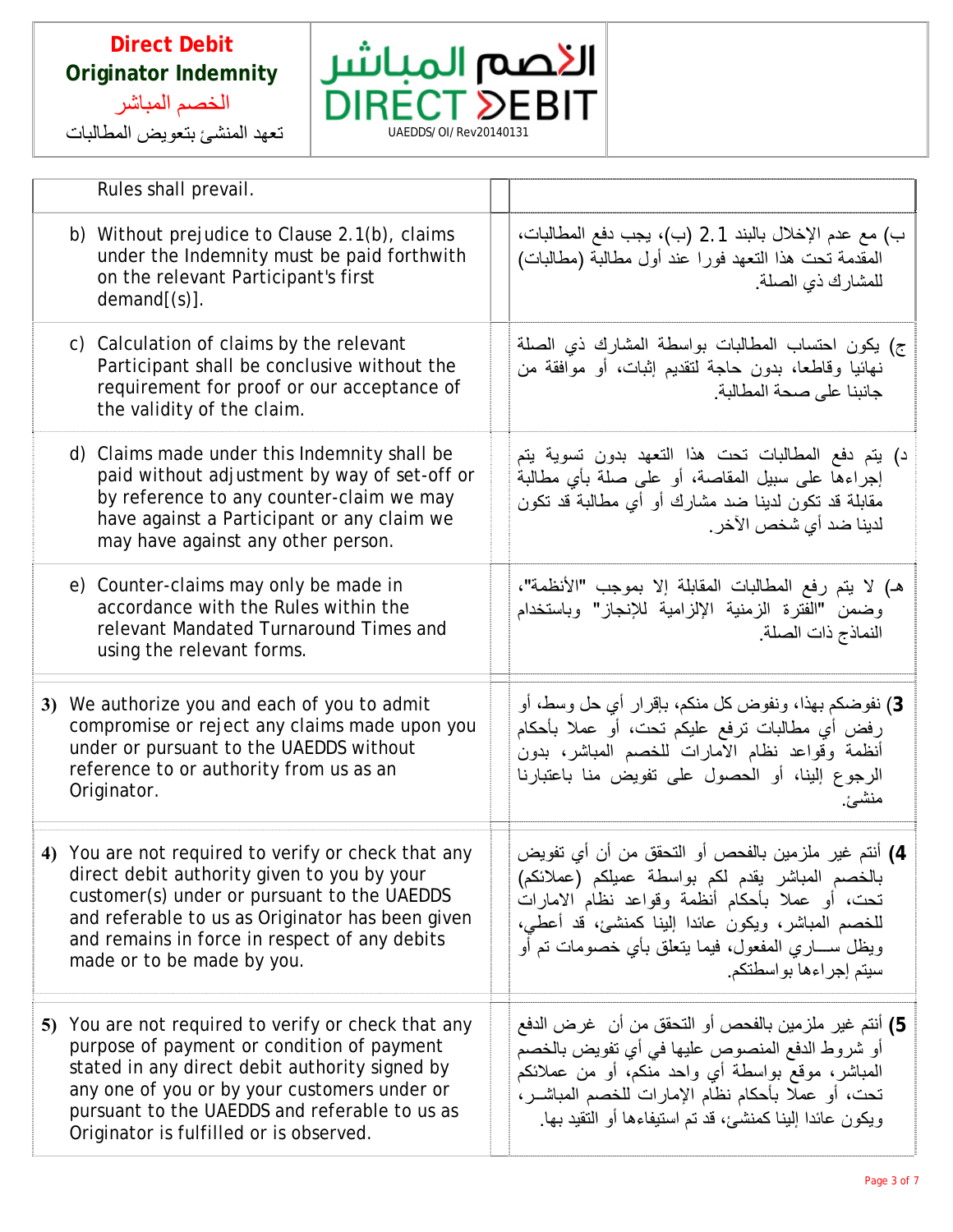

| 6) We agree that we will promptly forward any<br>customer requests for cancellation and/or<br>amendment within the mandated turnaround<br>times and failing which we will keep you<br>indemnified for claims arising solely due to<br>delays, omissions and/or commissions on our<br>part.                                                                                                                                                                                                                                                                                            | 6) نوافق على أن نحيل إليكم على الفور، و ضمن "الفترة<br>الزمنية الإلزامية للإنجاز"، أي طلبات إلغاء و/أو تعديل<br>ترد إلينا من العملاء، ونلتزم، في حال إخفاقنا في القيام<br>بذلك، بنعويضكم ضد أي مطالبات قد نتشأ نتيجة، فقط،<br>لأي تأخير، أو حذف، و/أو خطأ من جانبنا.                                                                                                                                                                                                                                                                                                                                |
|---------------------------------------------------------------------------------------------------------------------------------------------------------------------------------------------------------------------------------------------------------------------------------------------------------------------------------------------------------------------------------------------------------------------------------------------------------------------------------------------------------------------------------------------------------------------------------------|-----------------------------------------------------------------------------------------------------------------------------------------------------------------------------------------------------------------------------------------------------------------------------------------------------------------------------------------------------------------------------------------------------------------------------------------------------------------------------------------------------------------------------------------------------------------------------------------------------|
| 7) We authorize you and each of you to fully and<br>freely set off any of our outstanding<br>indebtedness from the funds collected from our<br>customers through the UAEDDS, without having<br>to notify or inform us beforehand.                                                                                                                                                                                                                                                                                                                                                     | 7) نخولكم وكل واحد منكم بالقيام، بحرية، باستخدام الأموال<br>المحصلة من عملائنا من خلال نظام الإمارات للخصم<br>المباشر في تسوية أي من مديونياتنا القائمة، دون حاجة<br>لإخطارنا أو إعلامنا مسبقا بذلك.                                                                                                                                                                                                                                                                                                                                                                                                |
| We agree that any demand under this Indemnity<br>8)<br>shall be sufficient if delivered by agreed means<br>to our register address as noted above or (if<br>different) our current address as noted in the<br>records of UAEDDS in relation to our<br>participation in the UAEDDS; if sent by hand<br>then such demand shall be deemed delivered on<br>the date of delivery (if a business day, and if<br>not, then on the next business day); if sent by<br>post then such demand shall be deemed to be<br>delivered on the second business day after the<br>day of posting thereof. | 8) نوافق على أن أي مطالبة تحت هذا التعهد تتعلق<br>بمشاركتنا في نظام الامارات للخصم المباشر، ستعتبر<br>مستوفية إذا تم تسليمها، بواسطة الوسائل المتفق عليها، في<br>عنوان السجل الخاص بنا كما هو مشار إليه أعلاه، أو (إذا<br>كان مختلفا) العنوان الحالي، كما هو مبين في سجلات<br>نظام الامارات للخصم المباشر ، وإذا تم تسليمها باليد،<br>فسوف تعتبر تلك المطالبة عندئذ في حكم المستلمة في<br>تاريخ التسليم (إذا كان يوم عمل، أو في يوم العمل التالي<br>إذا لم يكن كذلك)، وإذا أرسلت بالبريد فسوف تعتبر تلك<br>المطالبة عندئذ في حكم المستلمة في يوم العمل التالي لليوم<br>الذي تم فيه الإرسال بالبريد. |
| 9) This Indemnity is to be in addition to and is not<br>to prejudice or be prejudiced by any other<br>indemnity which has been or may now or<br>hereafter be executed by us (or by any other<br>person) in connection with the UAEDDS, nor<br>prejudiced by the actions or omissions of any<br>other participant in the UAEDDS.                                                                                                                                                                                                                                                       | 9) يكون هذا النعهد إضافة إلى، ولا يخل، ولا يكون عرضة<br>للإخلال بواسطة أي ضمان تعويض يكون قد تم توقيعه أو<br>قد يتم توقيعه الأن أو لاحقا بواسطتنا (أو بواسطة شخص<br>آخر) فيما يتعلَّق بنظام الإمارات للخصم المباشر، كما لا<br>يكون عرضة للإخلال نتيجــة أي تصـرفات أو حذف من<br>جانب أي مشارك آخر في نظام الإمارات للخصم المباشر .                                                                                                                                                                                                                                                                  |
| 10) This Indemnity shall be binding on us as a<br>continuing security and assurance<br>notwithstanding any payments from time to time<br>made to you or any of you or any settlement of<br>account under or pursuant to this Indemnity or<br>otherwise, or by any disability or incapacity                                                                                                                                                                                                                                                                                            | 10) يكون هذا النعهد بالنعويض ملزما لنا باعتباره ضمانا<br>وتأكيدا مستمرا، بغض النظر عن أي دفعات تسدد لكم<br>أو لأي منكم من وقت إلى أخر، أو أي تسوية حساب<br>نَحت أو عملاً بأحكام هذا النّعهد أو غير ذلك، وبغض<br>النظر عن أي مانع أو انعدام أهلية يؤثر فينا أو أي شيء                                                                                                                                                                                                                                                                                                                                |

 $\Box$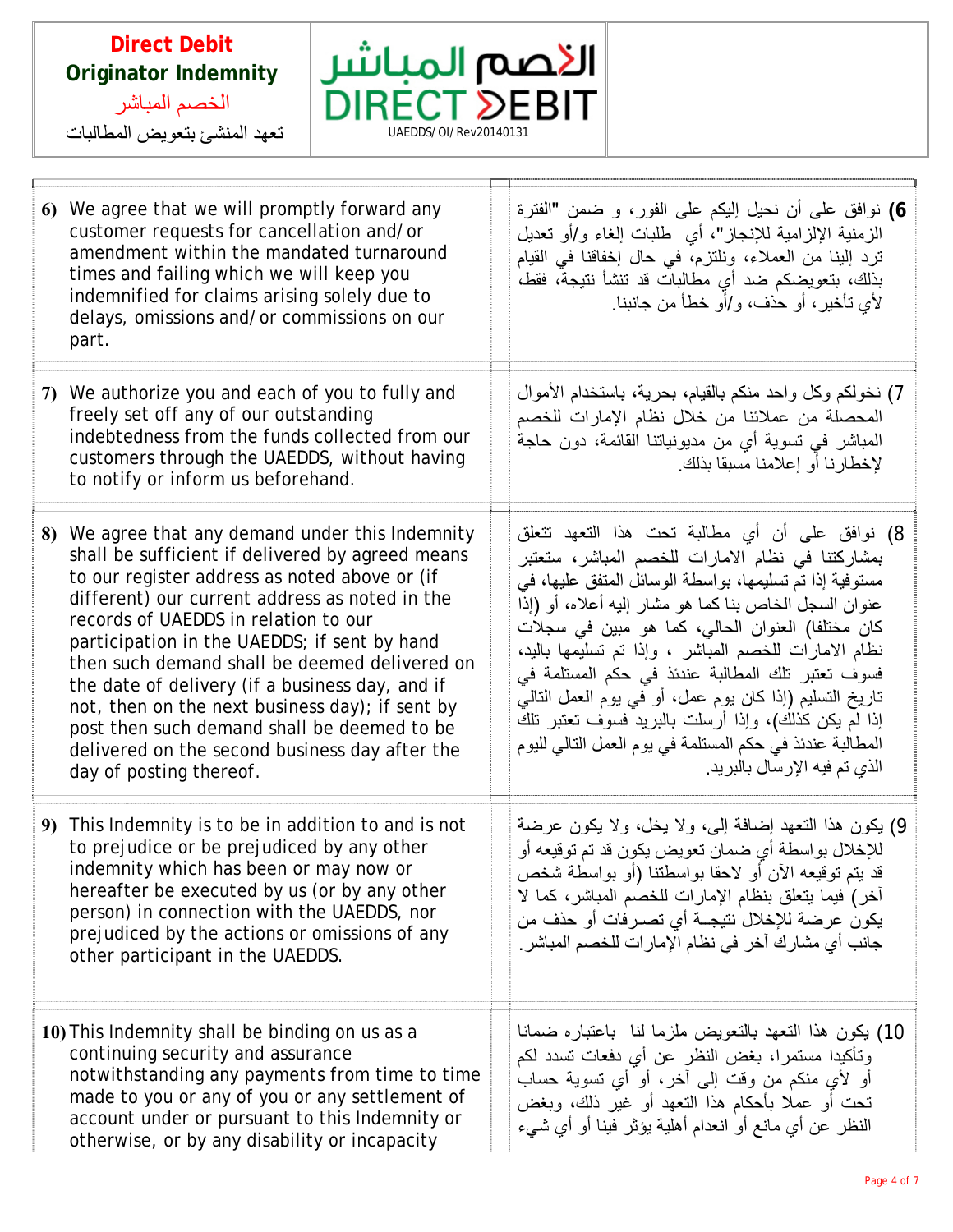



| affecting us or any other thing whatsoever.                                                                                                                                                                                                                                                                                                                                                                                                                                                                                                                    | آخر من أي نوع.                                                                                                                                                                                                                                                                                                                                                                                                                                                         |
|----------------------------------------------------------------------------------------------------------------------------------------------------------------------------------------------------------------------------------------------------------------------------------------------------------------------------------------------------------------------------------------------------------------------------------------------------------------------------------------------------------------------------------------------------------------|------------------------------------------------------------------------------------------------------------------------------------------------------------------------------------------------------------------------------------------------------------------------------------------------------------------------------------------------------------------------------------------------------------------------------------------------------------------------|
| 11) You are to be at liberty without thereby<br>affecting your rights under this Indemnity at any<br>time and from time to time at your absolute<br>discretion to release, discharge, compound with<br>or otherwise vary or agree our liability under<br>this Indemnity, or make any other arrangements<br>with us.                                                                                                                                                                                                                                            | 11) نكون لكم كامل الحرية في القيام في أي وقت، وحسب<br>تقديركم المطلق وحدكم، بإعفاء، أو إبطال، أو تسوية، أو<br>تغيير، أو إقرار مسئولياتنا تحت هذا التعهد، أو القيام<br>بعمل أي ترتيبات أخرى معنا، دون أن يؤثر ذلك على<br>حقوقكم تحت أحكام هذا الضمان.                                                                                                                                                                                                                   |
| 12) This Indemnity shall be enforceable by each<br>Participant and their respective successors and<br>assigns, and notwithstanding any change in the<br>name or constitution or ownership of any such<br>Participant or its amalgamation or merger with<br>any person or any transfer of its business or<br>assets to any person or any reconstruction or<br>reorganization whatsoever of its business or<br>corporate structure.                                                                                                                              | 12) يكون هذا النعهد قابلا للتنفيذ بواسطة كل مشارك من<br>المشاركين، ومن يخلفونهم، ومن يتنازلون لهم، وبغض<br>النظر عن أي تغيير في اسم أو تكوين أو ملكية أي من<br>هؤلاء، أو انضمامه أو اندماجه مع أي شخص آخر، أو<br>أي تحويل لأعماله أو أصوله إلى أي شخص، أو أي<br>أعادة هيكلة، أو إعادة تنظيم من أي نوع كان لأعماله أو<br>هيكل تأسيسه.                                                                                                                                   |
| 13) We shall bring no action, suit, prosecution or<br>any other proceedings before any court or<br>authority against the Participants.<br>We agree that all participants shall have<br>immunity for anything done or omitted to be<br>done in the discharge, or purported discharge of<br>the UAEDDS thereof;<br>We further indemnify the participants and hold<br>the participants and its<br>representatives (including any officer, director,                                                                                                               | 13) سوف لن نقوم برفع أي قضية، أو دعوى، أو ملاحقة<br>قضائية، أو اتخاذ أي إجراءات قانونية أمام أي محكمة<br>أو سلطة، ضد المشاركين.<br>نوافق على أن تكون لدى كافة المشاركين حصانة بشأن<br>أي شيء يتم فعله أو إغفال فعله في تصريف أو ما يفهم<br>ضمنيا بأنه تصريف أعمال نظام الإمارات للخصم<br>المباشر<br>ونلتزم بنعويض وتأمين المشاركين وممثليهم (بما في<br>ذلك أي مسئول، أو مدير، أو محكمة أو أعضاءً لحنةً،<br>أو موظف أو وكيل للمشاركين) ضـد أي مسئوليات، أو              |
| tribunal or committee members, employee or<br>agent of the participants) harmless from any<br>liability, claim, loss of profits or consequential<br>or special loss, damage or expense of any kind or<br>nature suffered or incurred in defense of all<br>claims arising in connection with the UAEDDS<br>and/or any of its Participants, irrespective of<br>participants 's oversight thereof and whether or<br>not participants knew or ought to have known<br>that such loss of profits or consequential or<br>special loss or damage would be likely to be | مطــالبات، أو فقدان أرباح، أو خسـائر مترتبة أو<br>خاصة، أو أضرار، أو نفقات من أي نوع أو طبيعة<br>يتعرضون لها أو يتكبدونا في الدفاع عن كافة المطالبات<br>التي تنشأ فيما يتعلق بنظام الإمارات للخصم المباشر<br>و/أو أي من المشاركين فيه، بغض النظر عن إشراف<br>المشارك عليها، وبغض النظر عما إذا كان المشاركين<br>مدركين أو كان من المنعين عليهم أن يدركوا أن من<br>الراجح أن يتعرضوا أو يتكبدوا تلك الخسائر وفقدان<br>الأرباح أو الخسائر المترنبة أو الخاصة، أو الأضرار |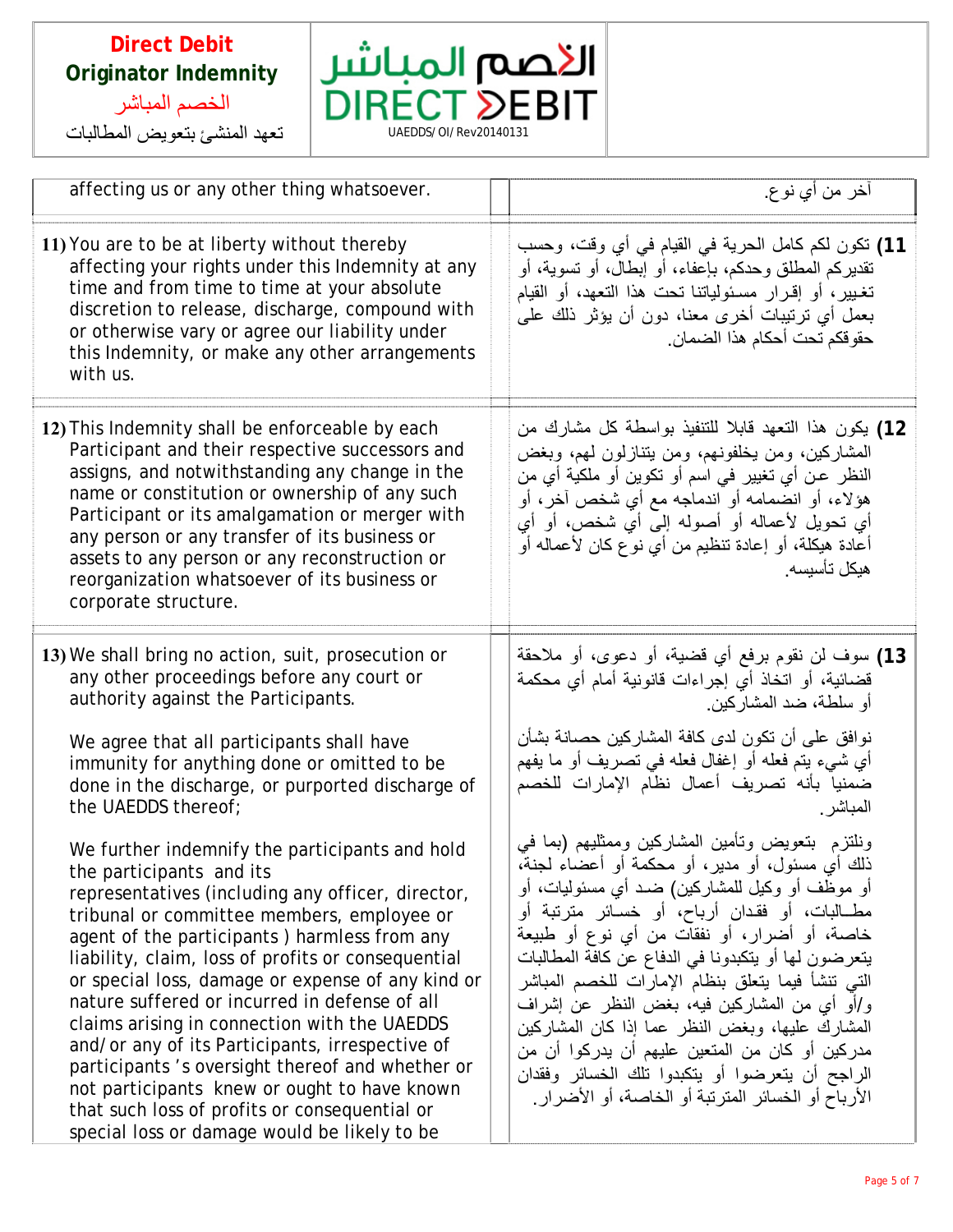



| suffered or incurred.                                                                                                                                                                                                                                                                                                                                                                                                                                                                                |                                                                                                                                                                                                                                                                                                                                                                                                                  |
|------------------------------------------------------------------------------------------------------------------------------------------------------------------------------------------------------------------------------------------------------------------------------------------------------------------------------------------------------------------------------------------------------------------------------------------------------------------------------------------------------|------------------------------------------------------------------------------------------------------------------------------------------------------------------------------------------------------------------------------------------------------------------------------------------------------------------------------------------------------------------------------------------------------------------|
| 14) In the event that we change our Sponsoring Bank<br>(and execute a new Indemnity) then this<br>Indemnity shall continue in full force and effect<br>in respect of direct debits originated by us prior<br>to such change in Sponsoring Bank. In the event<br>that we cease to be an Originator under the<br>UAEDDS, for whatsoever reason, then this<br>Indemnity shall remain in full force and effect<br>with respect to direct debits initiated by us in<br>our former capacity as Originator. | 14) في حال قيامنا بتغيير   بنكنا الكفيل (وتوقيع تعهد جديد<br>بالتعويض)، يظل هذا التعهد ساري المفعول بالكامل فيما<br>يتعلق بمعاملات الخصم المباشر المنشئة بواسطتنا قبل<br>ذلك التغيير في بنكنا الكفيل. وفي حال توقفنا عن العمل<br>كمنشئ في نظام الإمارات للخصم المباشر، لأي سبب<br>من الأسباب، يظل هذا التعهد ساري المفعول بالكامل<br>فيما يتعلق بمعاملات الخصم المباشر المنشئة بواسطتنا<br>بصفتنا السابقة كمنشئ. |
| 15) This Indemnity shall be governed by and<br>construed in accordance with the laws of The<br>United Arab Emirates. Any legal proceedings<br>which may be instituted in connection herewith<br>shall be commenced and prosecuted either in<br>the Courts of The United Arab Emirates (to the<br>jurisdiction whereof in such event we hereby<br>irrevocable and unconditionally submit)                                                                                                             | 15) يخضع هذا التعهد وتفسر أحكامه بموجب القوانين<br>السارية في دولة الإمارات العربية المتحدة. وتباشر<br>وتقاضي أيِّ إجراءات قانونية قد يتم الشروع فيها فيما<br>يتعلَّق بهذا الضمان، في محاكم دولة الإمارات العربية<br>المتحدة (والتى نقر ونتعهد بالخضوع لصلاحيتها<br>القضائية في مثل هذه الحالات).                                                                                                                |